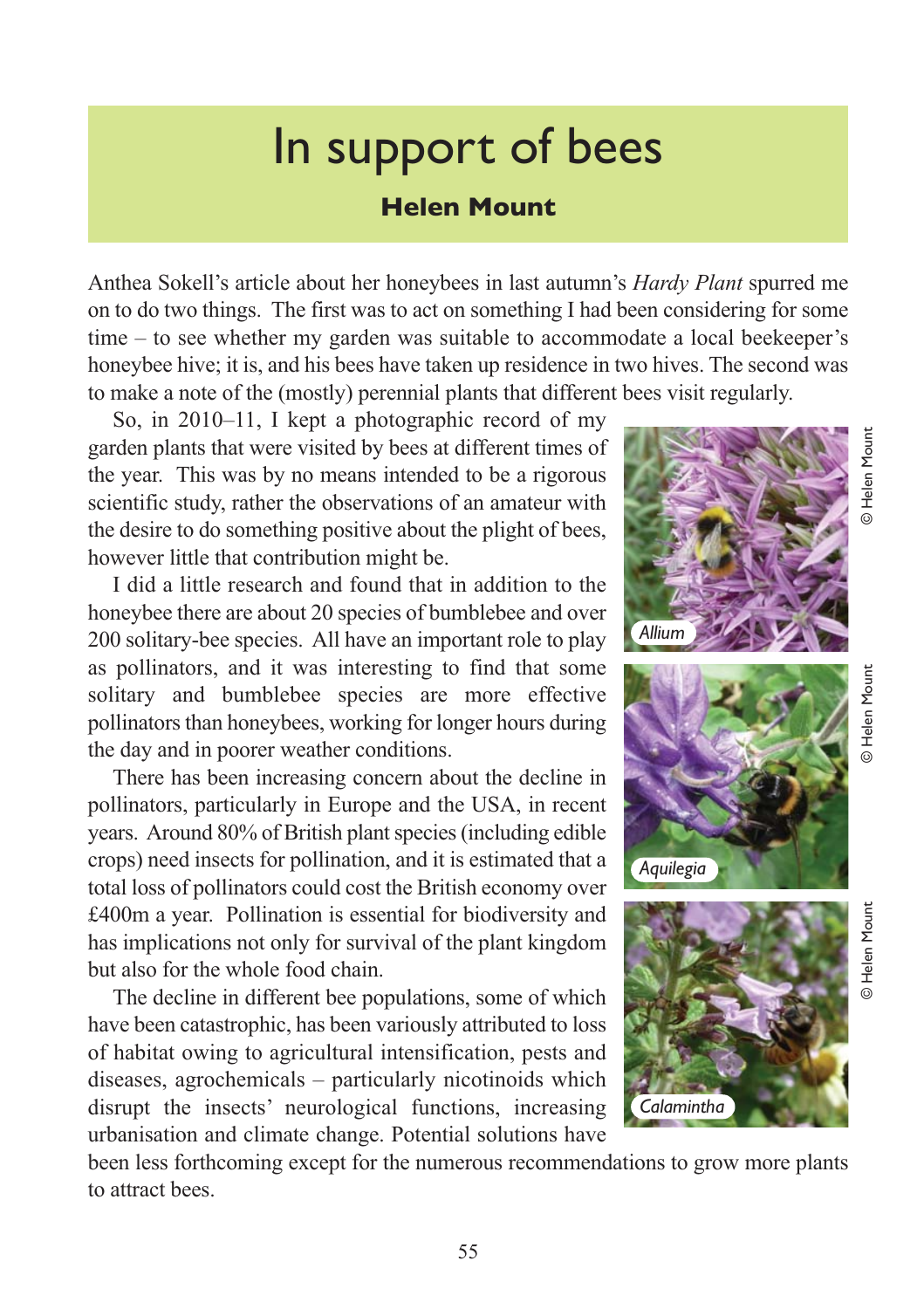





There has been much publicity in various media (and dare I say 'hype') about creating wildflower meadows in our gardens as if that would solve the problem. How practical or desirable is that for most people – the majority – who do not have the space or the inclination? Wildflower meadows need a considerable amount of preparation and maintenance to function as nature intended, and many of us do not have the right conditions to start with. I am fortunate indeed to have a garden large enough to leave some grass to grow and for the native wild flowers to flourish, but I see and hear far more bees in the perennial borders than I do in my so-called wild area.

As Hardy Planters we are in a good position to consider growing perennials (as well as other plants) that are effective sources of pollen and nectar for our pollinating insects. From my observations in 2010–11, I started to list the plants that have proven popular with different kinds of bees throughout the year. It is by no means meant to be exhaustive, as it covers only the plants in my own garden. Readers will be aware of many if not all of them.

All varieties of geraniums and of the daisy family proved to be magnets, as did the herbs, but double flowers were generally ignored. Other plants particularly attractive to bees were fruit trees, raspberries and asparagus.

As a final aside, I planted some pink-flowered chives alongside the regular purple ones, and there's no doubt that the bees preferred the purple; so flower colour appears to have a role to play and novelty is not always the best answer!

After reading my superficial attempt, I hope you will take up the challenge and add to the list from observations in your own garden. This could be the basis of an information sheet on the HPS website giving the best garden plants for pollinators in general and bees in particular.

**Helen Mount** gardens about an acre of heavy clay near Yarmouth on the Isle of Wight.

#### **References**

© Helen Mount

**D** Helen Mount

*Insect Pollination* – Postnote, Parliamentary Office of Science and Technology (2010) No. 348 *Importance of Honey Bees for Sustaining Life on Earth* – Sandra Planeuf and Kimberly Feliciano (2007): 4th Branch of America LLC *The Economic Value of Honeybees* – Nick Holland (2009) BBC.co.uk/news *The Importance of Honey Bee Health* – Deidre Imus (2011) Fox News *Gardening for Bumblebees* – Bumblebee Conservation Trust, Stirling (undated)